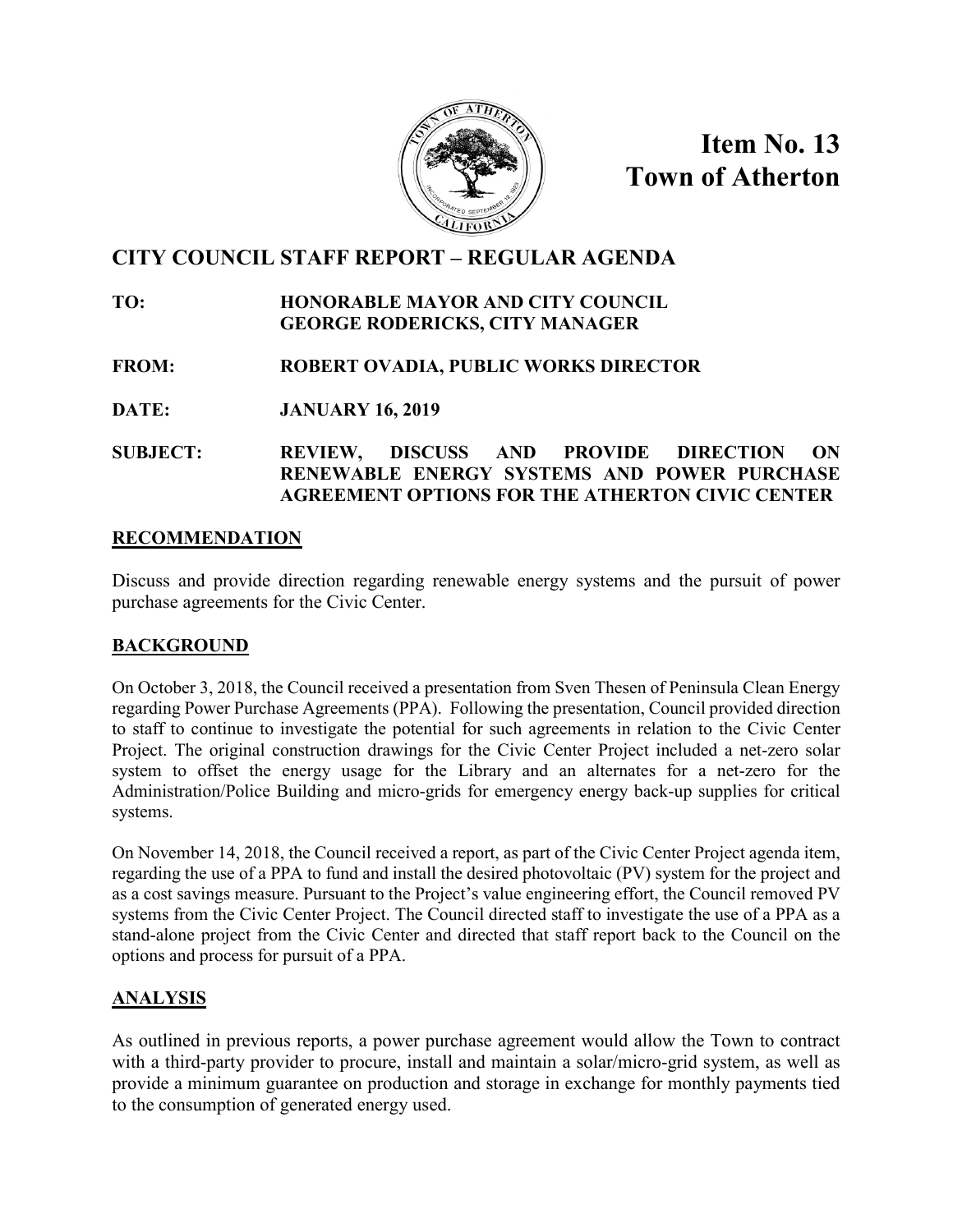The benefits of entering into a power purchase agreement include:

- 1. Low no upfront costs (provider typically pays for installation)
- 2. Electricity costs for power generated would be fixed pursuant to the terms of the agreement.
- 3. Provider would qualify for various incentive programs that the Town, as a public agency, does not, resulting in reduced installation costs as compared to contracting directly for installation.
- 4. Guaranteed production/storage. The provider would be responsible for maintenance of the system over the term of the agreement to provide the guaranteed level of production and storage.
- 5. Monthly payments would be structured to be less than estimated energy costs through PG&E/PCE.

As the provider would be responsible for guaranteeing the production and storage capacity, they would select the type and manufacturer of the various system components. These systems could be different than those specified in the original project plans for the Civic Center project. Typically PPA providers optimize the size/production of the solar system such that the power generated is fully utilized (approximately 85% of anticipated loading) as over-generation does not result in much revenue from the utility service providers.

Tax credits and incentives reduce and phase out over time. Staff has been advised that the current tax credit incentive is approximately 30% and will reduce to approximately 26% in January 2020, 22% in 2021, and reduce to 10% in 2022. The credit calculated based on milestones in the procurement and installation process. It is important to note that tax credits cannot be claimed until construction of the system is complete.

California Government Code Section 4217.12 allows for public agencies to enter into energy service contracts and any necessarily related facility ground leases on terms that its governing body determines are in the best interests of the public agency if the determination is made at a regularly scheduled public hearing, public notice of which is given at least two weeks in advance, and if the governing body finds:

- *(1) That the anticipated cost to the public agency for thermal or electrical energy or conservation services provided by the energy conservation facility under the contract will be less than the anticipated marginal cost to the public agency of thermal, electrical, or other energy that would have been consumed by the public agency in the absence of those purchases.*
- *(2) That the difference, if any, between the fair rental value for the real property subject to the facility ground lease and the agreed rent, is anticipated to be offset by below-market energy purchases or other benefits provided under the energy service contract.*

California Government Code Section 4217.13 allows a public agency to enter into a facility financing contract and a facility ground lease on terms that its governing body determines are in the best interest of the public agency if the determination is made at a regularly scheduled public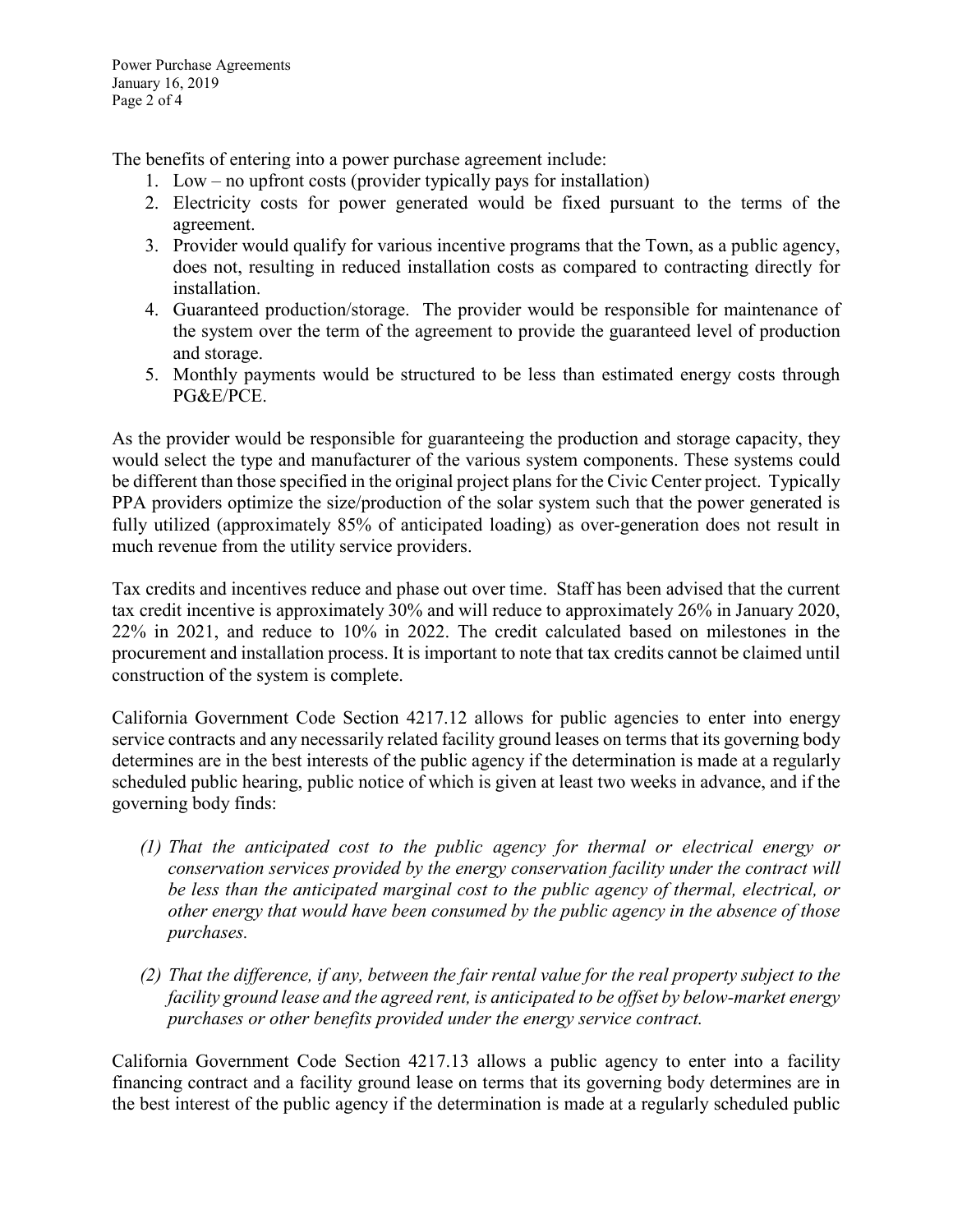Power Purchase Agreements January 16, 2019 Page 3 of 4

hearing, public notice of which is given at least two weeks in advance, and if the governing body finds *that funds for the repayment of the financing or the cost of design, construction, and operation of the energy conservation facility, or both, as required by the contract, are projected to be available from revenues resulting from sales of electricity or thermal energy from the facility or from funding that otherwise would have been used for purchase of electrical, thermal, or other energy required by the public agency in the absence of the energy conservation facility, or both*.

As outlined in the November 14, 2018 staff report, staff has been coordinating with Gridscape, but have not yet received a formal proposal for a PPA. Data was provided to Gridscape in early December with respect to energy needs and solar sizing. However, Gridscape has recently advised that because the Town's project completion data is so far out in time, there are concerns related to how to value solar and battery incentives. As noted, both are likely to decrease and are a key part of establishing the basis for a PPA. They are continuing to investigate, but feel that timing of entering into a PPA is not quite ready.

Given that there is some time involved to allow a public bidding process, staff suggests that the Town use an RFP process to solicit proposals. To ensure that we enter into an agreement in the best interest of the Town, consistent with Town processes, it is recommended the PPA be made pursuant to a request for proposals from qualified firms. The RFP would outline the proposal requirements regarding the desired system outcomes including power needs and storage, and set an overall term for the agreement. Proposers would provide a pricing schedule for energy provided, indicate their annual production targets and guarantees. The RFP could also include early termination buy-out options at given points in the contract, for example at 5, 10, or 15 years.

Staff would need the assistance in developing the RFP and in reviewing proposals received as this is not an area of staff's expertise. Staff anticipates that this cost would be within the City Manager's approval authority. With Council direction, staff can begin soliciting proposals for the development of the RFP including the evaluation of proposals received and assistance in negotiation of the PPA.

#### **POLICY FOCUS**

The Council's policy discussion should focus on the desire to enter into a Power Purchase Agreement and the associated procurement process.

#### **FISCAL IMPACT**

None at this time.

## **PUBLIC NOTICE**

Public notification was achieved by posting the agenda, with this agenda item being listed, at least 72 hours prior to the meeting in print and electronically. Information about the project is also disseminated via the Town's electronic News Flash and Atherton Online. There are approximately 1,200 subscribers to the Town's electronic News Flash publications. Subscribers include residents